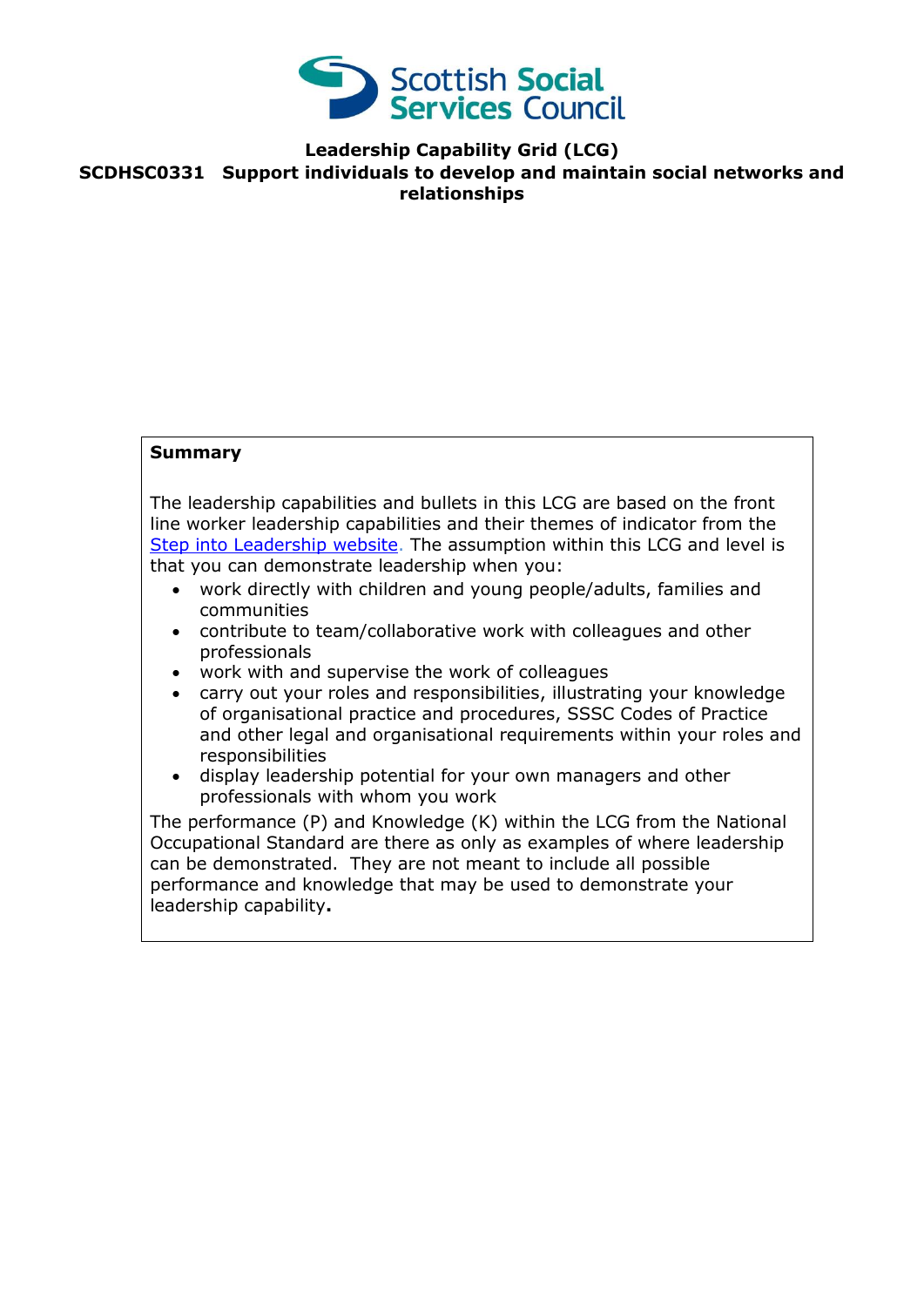

# **Leadership Capability Grid (LCG)**

### **SCDHSC0331 Support individuals to develop and maintain social networks and relationships**

| Leadership<br>capabilities         | When supporting individuals to develop and maintain social<br>networks and relationships you can demonstrate leadership<br>capabilities by:                                                                                                                                                                                                                                                                                                                                                                                                                                                                                                                              |
|------------------------------------|--------------------------------------------------------------------------------------------------------------------------------------------------------------------------------------------------------------------------------------------------------------------------------------------------------------------------------------------------------------------------------------------------------------------------------------------------------------------------------------------------------------------------------------------------------------------------------------------------------------------------------------------------------------------------|
| <b>Vision</b>                      | Providing a vision for those with whom you work and your organisation<br>when you:<br>• See how best to make a difference when providing active support ( $P1$ -<br>4, 6-10, 12, 14-23; K1-5, 11, 16, 24-25, 35-46)<br>• Communicate and promote ownership of the vision when seeking extra<br>support (P24; K20)<br>• Promote social service values through active participation and<br>personalisation (P1-4, 6-10, 12, 14-23; K 1-5, 11, 13-19, -28, 30) and<br>when working others $(P24)$<br>• See the bigger picture when demonstrating knowledge and practice of<br>organisational, local and national policies and procedures (P5, 13; K6,<br>8-9, 26-27, 32-34) |
| Self-<br>leadership                | Displaying self leadership when you:<br>• Demonstrate and adapt leadership when supporting individuals to<br>develop and maintain social networks and relationships (P1-4, 6-10, 12,<br>14-23; K23) and overcoming barriers (P20)<br>Improve own leadership by seeking advice (P24; K20) and self-<br>reflection (K23)<br>• Take intelligent risks when supporting individuals to develop and<br>maintain social networks and relationships $(P4, 6, 11, 13, 17 - 23)$ ;<br>K39,41,43,45,46)<br>Demonstrate and promote resilience $(P1-4, 6-10, 12, 14-23; K3, 4, 19, 30,$<br>40, 42-45)<br>• Challenge discrimination and oppression (P13; K 1,4,30)                   |
| <b>Motivating</b><br>and inspiring | Motivating and inspiring others when you:<br>• Inspire people by personal example (P1-4, 6-10, 12, 14-24; K14-20, 40,<br>$42 - 45$<br>• Recognise and value the contribution of others (P1-4,6-10,12,14-24; K)<br>9-10,20,40,42-45)<br>• Support the creation of a learning and performance culture ( $P2-4,8-10$ ,<br>12,14,18-19,21-22; K16-20,23,40 42-45)                                                                                                                                                                                                                                                                                                            |
| <b>Empowering</b>                  | Empowering people when you:<br>• Enable leadership at all levels (P1-4, 6-10, 12, 14-24; K8-9, 16-20 40,<br>$42 - 45$<br>Support the creation of a knowledge and management culture (P2-4, 8-<br>10,12,14,18-19,21-22; K16-20,23, 40,42-45)<br>• Promote professional autonomy (P1-4, 6-10,12, 14-23; K16-20,23-25)<br>• Involve people in development and improvement (P2-4, 8-10,12 14,18-<br>19,21-22; K16-20,40,42-45)                                                                                                                                                                                                                                               |